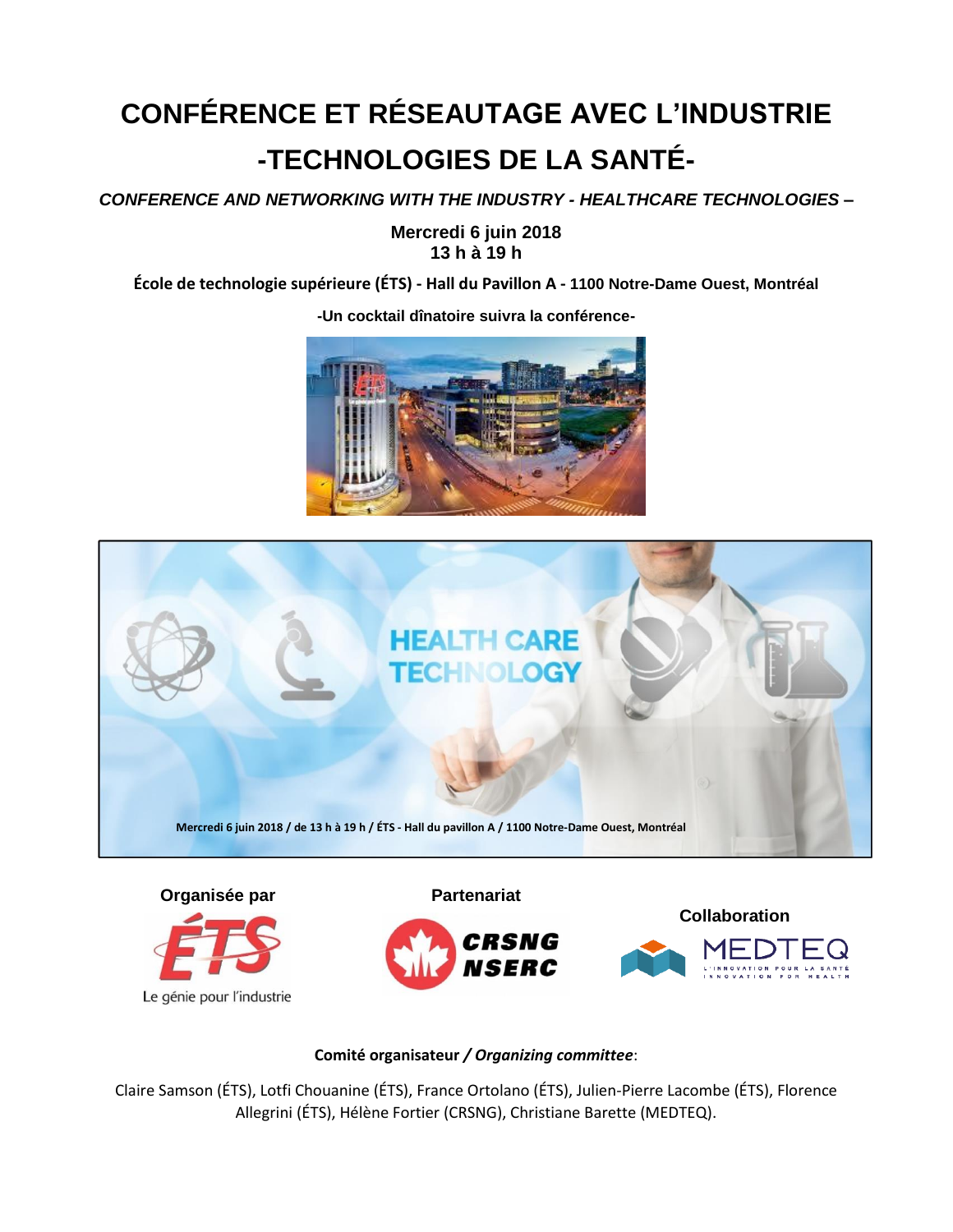| <b>PROGRAMME / PROGRAM</b>                             |                                                                                                                                                                                                 |  |
|--------------------------------------------------------|-------------------------------------------------------------------------------------------------------------------------------------------------------------------------------------------------|--|
| $13:00 - 13:25$                                        | BIENVENUE À L'ÉTS / WELCOMETO ÉTS                                                                                                                                                               |  |
| 13:25 - 13:30                                          | Mots d'ouverture / Opening Remarks<br>Jean Belzile<br>Directeur- Développement stratégique, ÉTS / Director- Strategic Development, ÉTS                                                          |  |
| 13:30 - 13:35                                          | Technologies de la santé à l'ÉTS / Healthcare Technologies at ETS<br><b>Claire Samson</b><br>Doyenne de la recherche, ÉTS / Dean of Research, ÉTS                                               |  |
| 13:35 - 13:40                                          | <b>CRSNG- Financement de la recherche / NSERC- Research Funding Programs</b><br>Hélène Fortier<br>Agente de promotion des partenariats, CRSNG / Partnerships Promotion Officer NSERC            |  |
| 13:40 - 13:45                                          | MEDTEQ- Financement de la recherche / MEDTEQ Research Funding Programs<br>Diane Côté<br>PDG, MEDTEQ / CEO of MEDTEQ                                                                             |  |
| 13:45 - 13:50                                          | <b>CNETE- Technologies de la santé / CNETE- Healthcare Technologies</b><br>Nancy Deziel<br>Directrice, CNETE (Member du CA, CRSNG) / Director, CNETE (NSERC's Council Member)                   |  |
| <b>CONFÉRENCIERS INVITÉS/INVITED KEYNOTE SPEAKERS</b>  |                                                                                                                                                                                                 |  |
| 13:50 - 14:25                                          | University of California Ecosystem of Innovation - Healthcare Technologies<br>Rubén D. Flores-Saaib<br>Director of Commercialization, University of California in San Diego (https://ucsd.edu/) |  |
| 14:25-14:50                                            | University of Wisconsin Ecosystem of Innovation - Healthcare Technologies<br>Jennifer Gottwald<br>Senior Licensing Manager, Wisconsin Alumni Research Foundation (www.warf.org)                 |  |
| 14:50-15:00                                            | PAUSE CAFÉ - RÉSAUTAGE / COFFEE BREACK - NETWORKING                                                                                                                                             |  |
| GÉNIE BIOMÉDICAL À L'ÉTS / ÉTS' BIOMEDICAL ENGINEERING |                                                                                                                                                                                                 |  |
| 15:00 - 15:10                                          | Activités de recherche au CR HSCM / Research Activities at the RC-HSCM<br><b>Yvan Petit</b><br>Département de génie mécanique, ÉTS                                                              |  |
| 15:10 - 15:20                                          | Activités de recherche au CR CHUM / Research Activities at the RC CHUM<br>Nicola Hagemeister<br>Département de génie de la production automatisée, ÉTS                                          |  |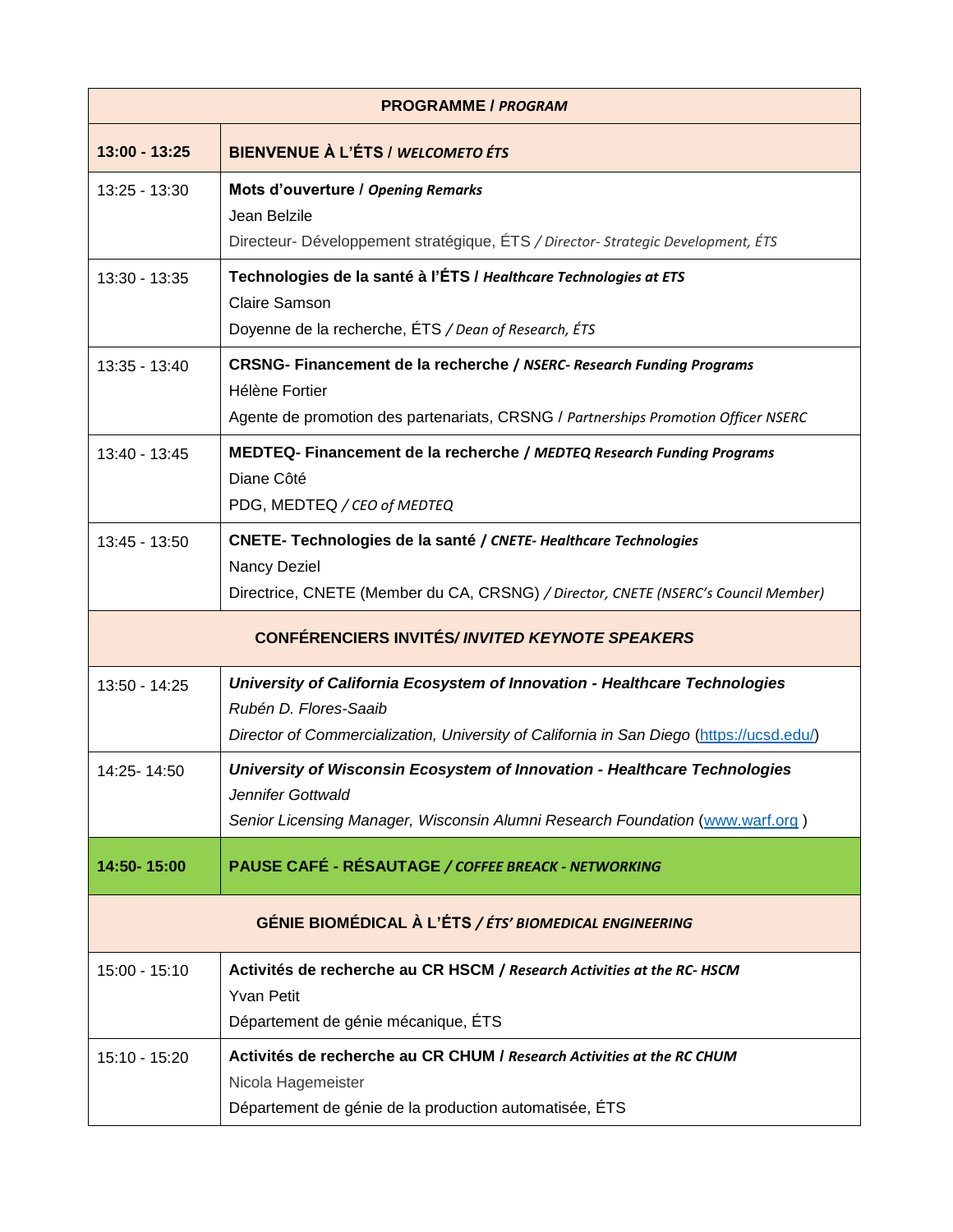| 15:20 - 15:25   | Activités de recherche au CHU Saint-Justine / Research Activities at CHU SJ                |
|-----------------|--------------------------------------------------------------------------------------------|
|                 | Luc Duong<br>Département de génie logiciel et des TI, ÉTS                                  |
| 15:25 - 15:30   | Intelligence artificielle / Artificial Intelligence                                        |
|                 | Ismail Ben Ayed                                                                            |
|                 | Département de génie de la production automatisée, ÉTS                                     |
| 15:30 - 15:35   | Équipe de recherche en sécurité de travail / Research Team in Work Safety                  |
|                 | Sylvie Nadeau<br>Département de génie mécanique, ÉTS                                       |
| 15:35 - 15:40   | Détection et surveillance de l'Alzheimer / Detection & Monitoring of Alzheimer             |
|                 | Sylvie Rate                                                                                |
|                 | Département de génie logiciel et des technologies de l'information, ÉTS                    |
| 15:40 - 15:45   | Analyse de Formes pour l'Imagerie Médicale / Shape Analysis for Medical Imaging            |
|                 | Hervé Lombaert<br>Département de génie logiciel et des technologies de l'information, ÉTS  |
| 15:45 - 15:50   | Conception des prothèses orthopédiques / Design of Orthopedic Prostheses                   |
|                 | Natalia Nuño                                                                               |
|                 | Département de génie de la production automatisée, ÉTS                                     |
|                 | Analyses génétiques à grande échelle /Big Data Analytics for Genomic Medecine              |
| 15:50 - 15:55   |                                                                                            |
|                 | Alain April                                                                                |
|                 | Département de génie logiciel et des technologies de l'information, ÉTS                    |
| 16:55 - 16:00   | Santé auditive à l'heure de l'Internet des objets (IoT) / Hearing health in the age of IoT |
|                 | Jérémie Voix<br>Département de génie mécanique, ÉTS                                        |
| 16:00 - 16:05   | Les robots exosquelettes en réadaptation / Rehabilitation exoskeletal robots               |
|                 | <b>Maarouf Saad</b>                                                                        |
|                 | Département de génie Électrique, ÉTS                                                       |
|                 | <b>PARTENAIRES INDUSTRIELS/INDUSTRIAL PARTNERS</b>                                         |
| $16:05 - 16:10$ | IA et développement de logiciels / AI & Software Development                               |
|                 | <b>Laurent Marchand</b>                                                                    |
|                 | Kaloom (https://www.kaloom.com/)                                                           |
| $16:10 - 16:15$ | <b>Ergonomie Virtuelle / Virtual Ergonomics</b>                                            |
|                 | Julie Charland<br>Dassault Systems (https://www.3ds.com/)                                  |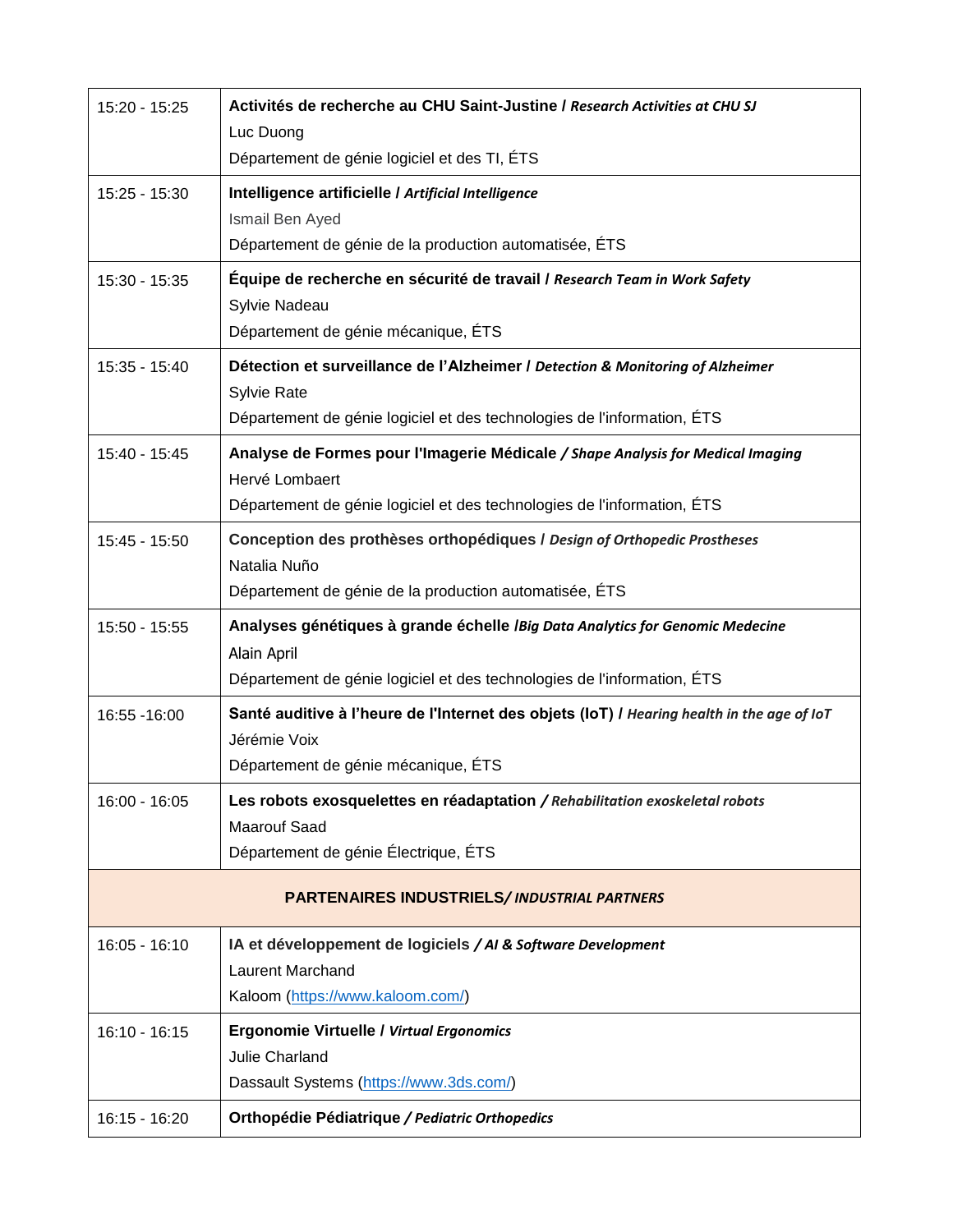|               | <b>Fady Rayes</b>                                                                                                 |
|---------------|-------------------------------------------------------------------------------------------------------------------|
|               | Pega Medical (https://www.pegamedical.com/)                                                                       |
| 16:20 - 16:25 | Innovation orthopédique / Orthopedic Innovation                                                                   |
|               | <b>Karine Duval</b>                                                                                               |
|               | Zimmer Biomet (http://www.zimmerbiomet.com/medical-professionals/knee.html)                                       |
| 16:25 - 16:30 | Radiothérapie par résonance magnétique / Magnetic Resonance Radiation Therapy                                     |
|               | Rui Lopez                                                                                                         |
|               | Elekta (https://www.elekta.com/)                                                                                  |
| 16:30 - 16:35 | Robots médicales / Medical Robotics                                                                               |
|               | <b>Stuart Kozlick</b>                                                                                             |
|               | Kinova Robotics(http://www.kinovarobotics.com/fr/)                                                                |
|               | <b>INNOVATION &amp; COMMERCIALISATION / INNOVATION &amp; COMMERCIALIZATION</b>                                    |
| 16:35 - 16:45 | <b>CNRC- Dispositifs biomédicaux / NRC- Medical Devices</b>                                                       |
|               | Jean-François Houle                                                                                               |
|               | Directeur- Dispositifs médicaux, CNRC / Director- Medical Devices, NRC                                            |
| 16:45 - 16:50 | Activités de recherche au Centre PERFORM / Research Activities at PERFORM Center                                  |
|               | Axel Bergman                                                                                                      |
|               | Centre PERFORME (https://www.concordia.ca/fr/recherche/perform.html)                                              |
| 16:50 - 16:55 | Startups en technologies de la santé / Healthcare technologies Startups                                           |
|               | Richard Chénier                                                                                                   |
|               | Directeur, Centech / CEO, Centech (http://centech.co/)                                                            |
| 16:55 - 17:00 | Commercialisation des technologies de la santé / Commercialization of Healthcare<br><b>Technologies</b>           |
|               | Anne-Marie Larose                                                                                                 |
|               | Directrice, Aligo / CEO, Aligo (www.aligo.ca)                                                                     |
| 17:00 - 17:05 | Accélérer la croissance des startups / Accelerate Startups Business growth                                        |
|               | Guillaume Hervé                                                                                                   |
|               | Président du CA du Campus Des Tech De La Santé / Chairmain of the Board, CTS<br>Healthcare (http://ctssante.com/) |
|               | <b>MOTS DE CLÔTURE / CLOSING REMARKS</b>                                                                          |
|               | <b>Claire Samson</b>                                                                                              |
|               | Doyenne de la recherche, ÉTS / Dean of Research, ÉTS                                                              |
| 17:10 - 19:00 | <b>COCKTAIL DINATOIRE &amp; RÉSEAUTAGE / DINATORY COCKTAIL &amp; NETWORKING</b>                                   |